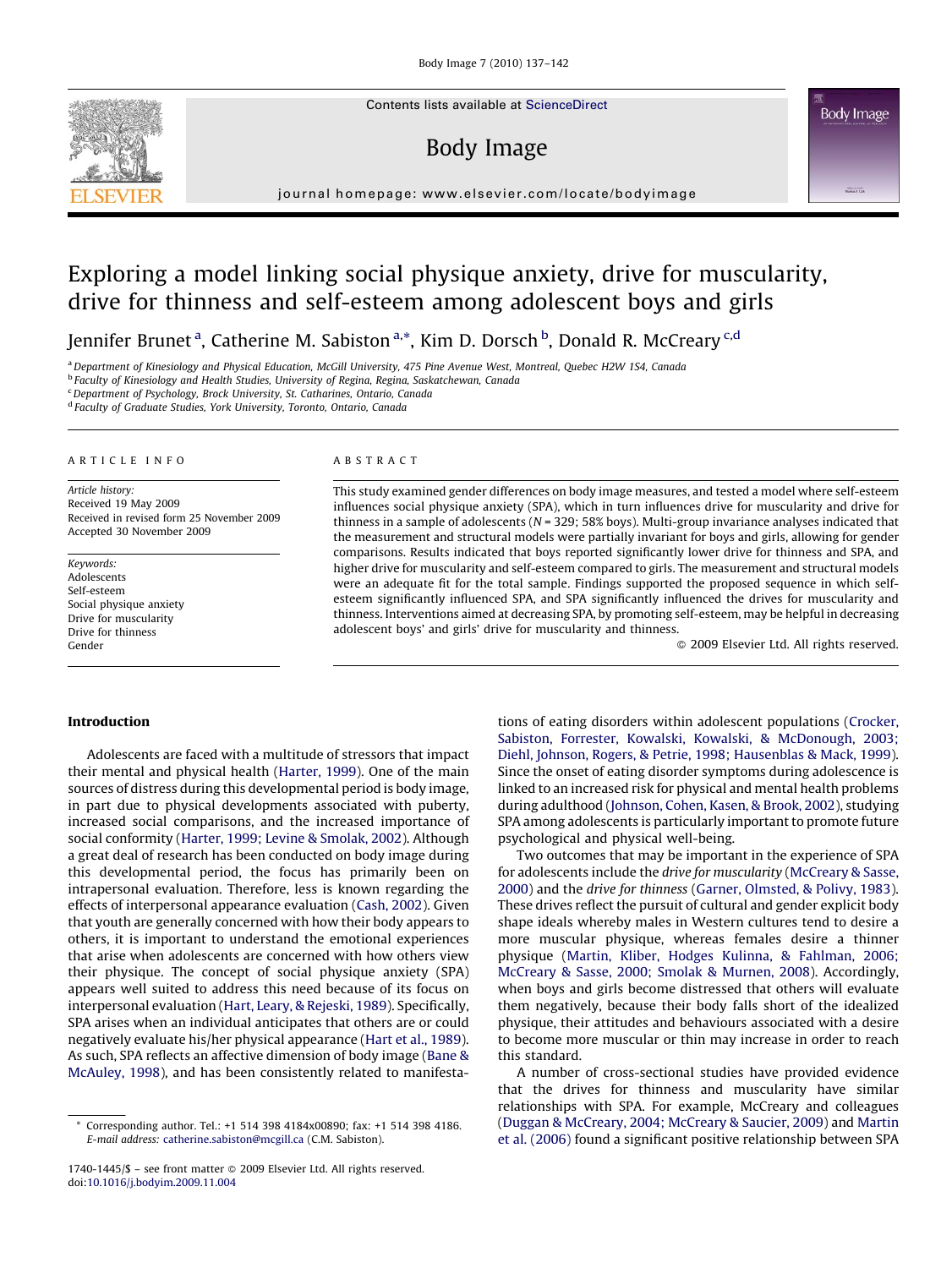and drive for muscularity for boys and girls. [Thompson and Chad](#page--1-0) [\(2002\)](#page--1-0) and [Diehl et al. \(1998\)](#page--1-0) found that girls with higher SPA reported higher levels of drive for thinness. While these findings suggest the relationships between SPA and both drives may be similar for adolescent boys and girls, the drive for muscularity and the drive for thinness have rarely been studied concurrently in adolescent boys and girls. Thus, the main purpose of the current study focused on addressing this gap in the literature by examining whether SPA influences adolescents' drive for muscularity and drive for thinness in both genders.

In addition to investigating potential outcomes of SPA, it is important to consider factors that may influence body-related affective experiences. Researchers have demonstrated that individuals who report lower levels of self-esteem are generally more concerned with being evaluated negatively than individuals reporting higher levels of self-esteem [\(Davison & McCabe, 2006;](#page--1-0) [Diehl et al., 1998\)](#page--1-0). These findings suggest that lower self-esteem may lead to increased experiences of SPA. From this perspective, the hypothesized sequence proposed in the current study was that self-esteem would influence SPA, which in turn would influence adolescents' drive for thinness and/or drive for muscularity. To examine this hypothesis, a model linking self-esteem, SPA, and the drives in a sample of adolescent boys and girls was tested using structural equation modeling (see Fig. 1).

A second objective of this study was to examine mean level gender differences in self-esteem, SPA, drive for thinness and drive for muscularity, as well as gender differences in the relationships between these constructs. This was deemed important since previous research has found that girls and boys may face different levels of specific body image affect and outcomes. In particular, researchers have documented that females experience greater levels of SPA ([Brunet & Sabiston, 2009; Hart et al., 1989; Kowalski,](#page--1-0) [Mack, Crocker, Niefer, & Fleming, 2006\)](#page--1-0), higher drive for thinness ([Anderson & Bulik, 2004; McCreary, Sasse, Saucier, & Dorsch,](#page--1-0) [2004\)](#page--1-0), and lower drive for muscularity ([McCreary & Sasse, 2000;](#page--1-0) [Smolak & Murnen, 2008](#page--1-0)) compared to males. However, in order to interpret these mean and relationship-level similarities and differences for boys and girls, it is essential to establish measurement and structural invariance across groups ([Byrne,](#page--1-0) [Shavelson, & Muthen, 1989\)](#page--1-0). Measurement invariance indicates that the scales used assess the same underlying constructs across groups, whereas structural invariance indicates that the patterns of associations among the variables are similar across groups. When such tests are not performed, conclusions regarding mean and/or relationship-level differences may be confounded by error in measurement rather than true score differences [\(Hoyle & Smith,](#page--1-0) [1994](#page--1-0)). Thus, in light of the need to demonstrate invariance, measurement and structural invariance were assessed in the current study prior to testing for gender differences. If invariance was established, additional analyses were conducted to examine mean level and relationship differences across gender. It was



Fig. 1. Hypothesized model depicting self-esteem as a correlate of social physique anxiety, and social physique anxiety as a correlate of drive for muscularity and thinness. SPA = social physique anxiety; DMS = drive for muscularity; DT = drive for thinness.

hypothesized that the measures and relationships would show evidence of gender invariance, and that mean level gender differences would be observed.

### Method

#### Participants and procedures

After obtaining permission from the University's Research Ethics Board, the school board, the principals, and the teachers, participants were recruited into a convenience sample from four high schools in Regina, Saskatchewan, Canada. These schools were located in small semi-rural towns and a suburb of a major metropolis. Participants were recruited by random selection of classes. During regular classes, an initial information session was held where the purposes and procedures of the study were explained. Parental (for those under 18 years old) and participant consent forms were distributed at this time. One week later, participants returned the consent forms and completed the questionnaires. A total of 329 ( $n_{\text{male}} = 190$ ;  $n_{\text{female}} = 139$ ) high school students (99% response rate) were included in the analyses. The average age of the participants was 15.4 years ( $SD = 1.11$ ), and they ranged between 13 and 19 years.

#### Measures

The survey included self-report measures to assess self-esteem, SPA, drive for thinness, and drive for muscularity.

Self-Esteem. The Rosenberg Self-Esteem Scale (SE; [Rosenberg,](#page--1-0) [1965](#page--1-0)) was used to assess self-esteem. It is a measure of global selfesteem that consists of 10 statements that participants rate on a 5 point scale ranging from never true for me to always true for me. The items comprising the SE were purported to assess a single dimension of global self-esteem and have been used as such (e.g., [Pullmann & Allik, 2000; Vispoel, Boo, & Bleiler, 2001\)](#page--1-0). An example item from this scale is ''I feel I have a number of good qualities.'' Responses were coded so that higher scores reflect greater self-esteem. The Cronbach's alpha reliability coefficients for the total sample and gender sub-samples  $(\alpha_{total} = .86)$ ;  $\alpha_{\text{males}}$  = .81;  $\alpha_{\text{females}}$  = .88) were similar to previous work with adolescents [\(Diehl et al., 1998](#page--1-0)).

Social Physique Anxiety. The 9-item truncated Social Physique Anxiety Scale (SPAS; [Martin, Rejeski, Leary, McAuley, & Bane, 1997\)](#page--1-0) was used to measure SPA. The SPAS measures the anxiety an individual experiences as a result of interpersonal judgments and evaluations focused on their physiques. Adolescents were asked to rate the extent to which each item applies to them using a 5-point scale ranging from not at all to extremely characteristic of me. An example item from this scale is ''In the presence of others, I feel apprehensive about my physique/figure.'' Higher scores on the SPAS represent a greater degree of SPA. Although the original SPAS ([Hart et al., 1989\)](#page--1-0) was developed with young adults, the 9-item version has been shown to possess good reliability and validity for the unidimensional measure with adolescent populations [\(Smith,](#page--1-0) [2004\)](#page--1-0). Consistent with previous studies [\(Brunet & Sabiston, 2009;](#page--1-0) [Motl & Conroy, 2000; Smith, 2004\)](#page--1-0), the internal consistency coefficients for the total sample and gender sub-samples for the SPAS were acceptable ( $\alpha_{\text{total}}$  = .87;  $\alpha_{\text{males}}$  = .83;  $\alpha_{\text{females}}$  = .89).

Drive for Muscularity. To assess adolescents' attitudes and behaviours associated with a desire to become more muscular, the Drive for Muscularity Scale (DMS; [McCreary & Sasse, 2000](#page--1-0)) was used. The DMS is a 15-item questionnaire that asks respondents to rate the extent to which each item applies to them using a 6-point scale from always to never. An example item from this scale is ''I think that I would look better if I gained 10 pounds in bulk.'' Items on the DMS are reverse-coded so that higher scores represent a